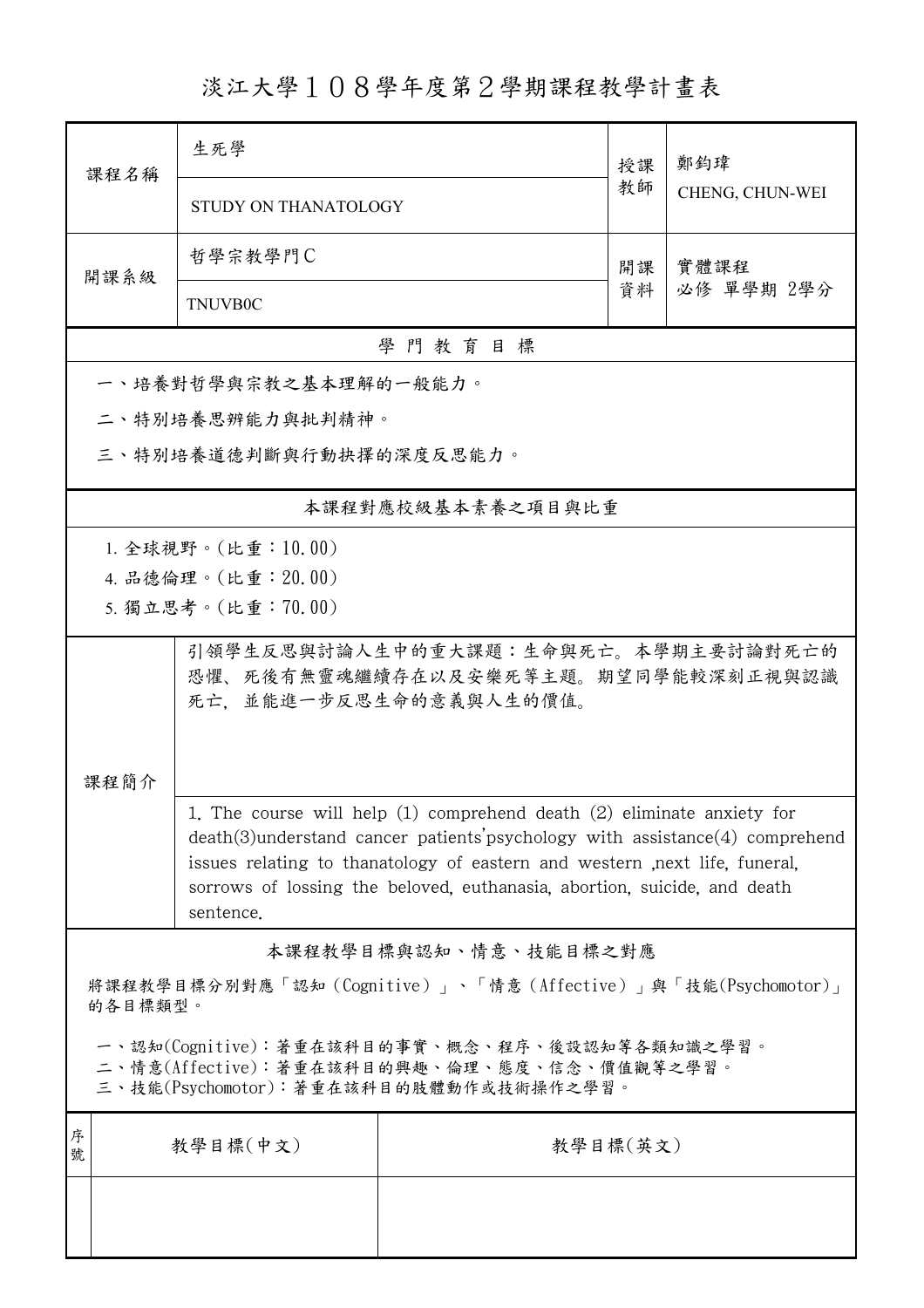|                | 1 1較深刻正視與認識死亡                 |                      |            | 1. Capable of dealing and comprehending death with<br>greater depth comprehend issues relating to<br>thanatology of eastern and western next life, funeral,<br>sorrows of lossing the beloved, euthanasia, abortion,<br>suicide, and death sentence. |                   |  |
|----------------|-------------------------------|----------------------|------------|------------------------------------------------------------------------------------------------------------------------------------------------------------------------------------------------------------------------------------------------------|-------------------|--|
|                | 2 2坦然面對死亡,降低死亡焦慮              |                      |            | 2. Facing death with openness and easing anxiety<br>for death.                                                                                                                                                                                       |                   |  |
|                | 3 3了解癌末病患心理狀態,並能給<br>予協助      |                      |            | 3 understand cancer patients' psychology with<br>adequate assistance.                                                                                                                                                                                |                   |  |
|                | 4 4理解東西方生死觀, 與探究死後<br>的世界     |                      |            | 4 discern thanatology from both eastern and western<br>perspectives and explore the world after death.                                                                                                                                               |                   |  |
|                | 5 5理解如何面對喪親之痛                 |                      |            | 5 understand the approaches for managing sorrows<br>for loss of the beloved.                                                                                                                                                                         |                   |  |
|                | 6 6 安樂死、墮胎、自殺、死刑等相<br>關議題之探討  |                      |            | 6 explore controversial issues relating to euthanasia.<br>abortion, suicide, and death sentence.                                                                                                                                                     |                   |  |
|                |                               |                      |            | 教學目標之目標類型、核心能力、基本素養教學方法與評量方式                                                                                                                                                                                                                         |                   |  |
| 序號             | 目標類型                          | 院、系(所)<br>核心能力       | 校級<br>基本素養 | 教學方法                                                                                                                                                                                                                                                 | 評量方式              |  |
| 1              | 認知                            |                      | 145        | 講述、討論                                                                                                                                                                                                                                                | 作業、討論(含課<br>堂、線上) |  |
| $\overline{2}$ | 情意                            |                      | 145        | 講述、討論                                                                                                                                                                                                                                                | 作業、討論(含課<br>堂、線上) |  |
| $\overline{3}$ | 認知                            |                      | 145        | 講述、討論                                                                                                                                                                                                                                                | 作業、討論(含課<br>堂、線上) |  |
| $\overline{4}$ | 認知                            |                      | 145        | 講述、討論                                                                                                                                                                                                                                                | 作業、討論(含課<br>堂、線上) |  |
| 5              | 情意                            |                      | 145        | 講述、討論                                                                                                                                                                                                                                                | 作業、討論(含課<br>堂、線上) |  |
| 6              | 認知                            |                      | 145        | 講述、討論                                                                                                                                                                                                                                                | 作業、討論(含課<br>堂、線上) |  |
|                |                               |                      |            | 授課進度表                                                                                                                                                                                                                                                |                   |  |
| 週次             | 日期起訖                          | 內 容 (Subject/Topics) |            |                                                                                                                                                                                                                                                      | 備註                |  |
|                | $109/03/02$ ~<br>109/03/08    | 課程介紹                 |            |                                                                                                                                                                                                                                                      |                   |  |
| 2              | $109/03/09$ ~<br>109/03/15    | 生死學導論                |            |                                                                                                                                                                                                                                                      |                   |  |
| 3              | $109/03/16$ ~<br>109/03/22    | 電影教學與解析I             |            |                                                                                                                                                                                                                                                      |                   |  |
| 4              | $109/03/23$ ~<br>109/03/29    | 直視烈日:對死亡的恐懼與反思I      |            |                                                                                                                                                                                                                                                      |                   |  |
|                | $109/03/30$ ~<br>109/04/05    | 兒童節提前放假              |            |                                                                                                                                                                                                                                                      |                   |  |
| 6              | $109/04/06 \sim$<br>109/04/12 | 直視烈日:對死亡的恐懼與反思II     |            |                                                                                                                                                                                                                                                      |                   |  |
|                | $109/04/13$ ~<br>109/04/19    | 電影教學與解析II            |            |                                                                                                                                                                                                                                                      |                   |  |
|                | $109/04/20$ ~<br>109/04/26    | 死亡文學:《伊凡伊里奇之死》       |            |                                                                                                                                                                                                                                                      |                   |  |